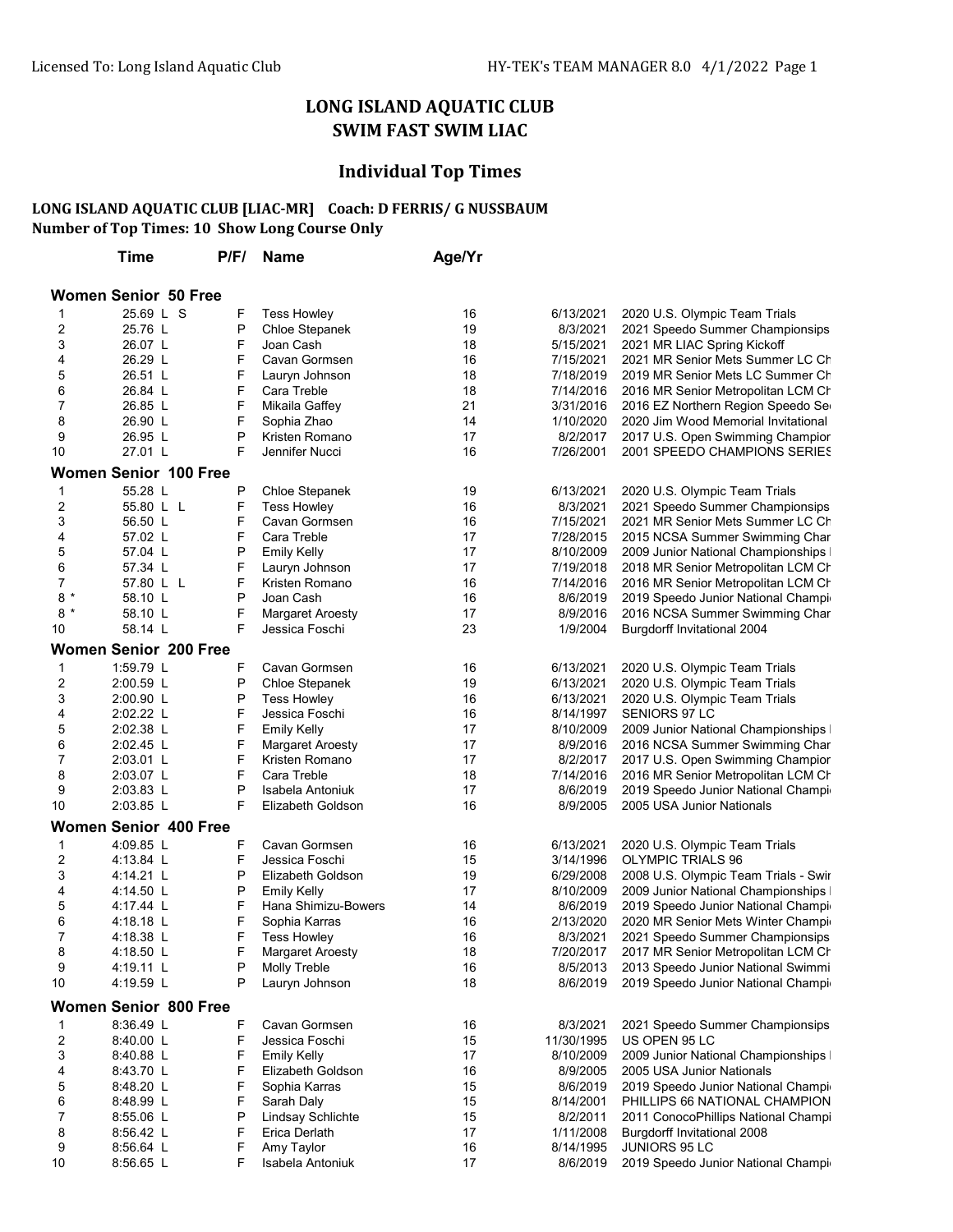|                                | Women Senior 1500 Free           |        |                                          |          |                        |                                                                          |  |  |
|--------------------------------|----------------------------------|--------|------------------------------------------|----------|------------------------|--------------------------------------------------------------------------|--|--|
| 1                              | 16:24.86 L                       |        | Jessica Foschi                           | 14       | 8/10/1995              | <b>SENIORS 95 LC</b>                                                     |  |  |
| 2                              | 16:35.05 L                       | F      | Cavan Gormsen                            | 15       | 1/14/2021              | 2021 TYR Pro Swim Series - Richmor                                       |  |  |
| 3                              | 16:39.40 L                       | F      | Sophia Karras                            | 15       | 8/6/2019               | 2019 Speedo Junior National Champir                                      |  |  |
| 4                              | 16:45.86 L                       | F<br>F | <b>Emily Kelly</b>                       | 17       | 8/10/2009              | 2009 Junior National Championships I                                     |  |  |
| 5<br>6                         | 16:53.89 L<br>16:57.92 L         | F      | Elizabeth Goldson<br>Sarah Daly          | 16<br>15 | 8/9/2005<br>8/14/2001  | 2005 USA Junior Nationals<br>PHILLIPS 66 NATIONAL CHAMPION               |  |  |
| 7                              | 17:00.55 L                       | F      | Lindsay Schlichte                        | 15       | 8/8/2011               | 2011 Speedo Junior National Champir                                      |  |  |
| 8                              | 17:01.61 L                       | F      | Molly Treble                             | 16       | 7/30/2013              | 2013 U.S. Open Swimming Champior                                         |  |  |
| 9                              | 17:08.66 L                       | F      | Jacqueline Fasano                        | 16       | 8/9/2004               | 2004 LC NCSA Junior National Cham                                        |  |  |
| 10                             | 17:09.97 L                       | F      | Julia Festa                              | 15       | 8/6/2007               | 2007 Junior Nationals                                                    |  |  |
|                                | <b>Women Senior 50 Back</b>      |        |                                          |          |                        |                                                                          |  |  |
| $1 *$                          | 30.39 L                          | F      | Gabrielle Toback                         | 19       | 6/26/2014              | Coupe Québec / Canada Cup 2014                                           |  |  |
| $1*$                           | 30.39 L                          | F      | Kristen Romano                           | 16       | 3/15/2016              | 2016 NCSA Spring Championship                                            |  |  |
| 3                              | 30.77 L                          | F      | <b>Tess Howley</b>                       | 14       | 7/18/2019              | 2019 MR Senior Mets LC Summer Ch                                         |  |  |
| 4                              | 30.78 L S<br>30.80 L L           | P<br>F | Chloe Stepanek                           | 17<br>15 | 7/31/2019<br>8/6/2019  | 2019 Phillips 66 National Champs                                         |  |  |
| 5<br>6                         | 30.98 L                          | F      | Kiara Kennedy<br>Katie Hong              | 17       | 8/6/2019               | 2019 NCSA Summer Swimming Char<br>2019 NCSA Summer Swimming Char         |  |  |
| 7                              | 31.13 L L                        | F      | Hana Shimizu-Bowers                      | 14       | 7/26/2019              | 2019 Metropolitan Long Course Junio                                      |  |  |
| 8                              | 31.17 L                          | P      | <b>Beth Caruana</b>                      | 17       | 8/9/2016               | 2016 NCSA Summer Swimming Char                                           |  |  |
| 9                              | 31.49 L                          | P      | <b>Briana Gellineau</b>                  | 17       | 8/6/2019               | 2019 NCSA Summer Swimming Char                                           |  |  |
| 10                             | 31.58 L L                        | F      | Francesca Raimondi                       | 15       | 8/6/2019               | 2019 NCSA Summer Swimming Char                                           |  |  |
|                                | <b>Women Senior 100 Back</b>     |        |                                          |          |                        |                                                                          |  |  |
| 1                              | 1:01.58 L                        | F      | <b>Tess Howley</b>                       | 16       | 7/15/2021              | 2021 MR Senior Mets Summer LC Ch                                         |  |  |
| $\overline{\mathbf{c}}$        | 1:02.99 L                        | F      | Kristen Romano                           | 17       | 8/8/2017               | 2017 Speedo Junior National Champir                                      |  |  |
| 3                              | 1:03.52 $\lfloor$                | F      | Chloe Stepanek                           | 19       | 8/3/2021               | 2021 Speedo Summer Championsips                                          |  |  |
| 4                              | 1:04.04 $\lfloor$                | P      | Daphne Skelos                            | 20       | 7/29/2008              | 2008 U.S. Open                                                           |  |  |
| 5                              | 1:04.29 L L                      | F      | Julienne Saliou                          | 17       | 7/15/2021              | 2021 MR Senior Mets Summer LC Ch                                         |  |  |
| 6<br>$\overline{7}$            | 1:04.35 L<br>1:04.42 L           | P<br>F | Gabrielle Toback<br><b>Kailey Simons</b> | 18<br>16 | 7/18/2013<br>7/29/2021 | 2013 MR Senior Metropolitan LCM Ch<br>2021 Futures Championships - Richm |  |  |
| 8                              | 1:04.65 $L$                      | F      | Kiara Kennedy                            | 16       | 5/15/2021              | 2021 MR LIAC Spring Kickoff                                              |  |  |
| 9                              | 1:04.67 $\lfloor$                | P      | Briana Gellineau                         | 17       | 8/6/2019               | 2019 NCSA Summer Swimming Char                                           |  |  |
| 10                             | 1:05.26 L L                      | F      | <b>Beth Caruana</b>                      | 16       | 7/16/2015              | 2015 MR Senior Metropolitan LCM Ch                                       |  |  |
|                                | <b>Women Senior 200 Back</b>     |        |                                          |          |                        |                                                                          |  |  |
| 1                              | 2:12.70 L                        | P      | Daphne Skelos                            | 20       | 6/29/2008              | 2008 U.S. Olympic Team Trials - Swir                                     |  |  |
| $\overline{c}$                 | 2:12.95 L                        | F      | <b>Tess Howley</b>                       | 16       | 7/15/2021              | 2021 MR Senior Mets Summer LC Ch                                         |  |  |
| 3                              | 2:14.46 L                        | F      | Kristen Romano                           | 17       | 8/2/2017               | 2017 U.S. Open Swimming Champior                                         |  |  |
| 4                              | 2:18.20 L                        | P      | <b>Briana Gellineau</b>                  | 17       | 8/6/2019               | 2019 NCSA Summer Swimming Char                                           |  |  |
| 5                              | 2:19.97 L                        | P      | Erica Derlath                            | 17       | 6/5/2008               | 2008 Charlotte UltraSwim                                                 |  |  |
| 6<br>7                         | 2:20.41 L<br>2:20.65 L           | F<br>F | Chloe Stepanek<br>Julienne Saliou        | 17<br>17 | 7/18/2019<br>8/3/2021  | 2019 MR Senior Mets LC Summer Ch<br>2021 Speedo Summer Championsips      |  |  |
| 8                              | 2:20.85 L                        | F      | Kiara Kennedy                            | 17       | 7/29/2021              | 2021 Futures Championships - Richm                                       |  |  |
| 9                              | 2:21.03 L                        | F      | Francesca Raimondi                       | 15       | 7/18/2019              | 2019 MR Senior Mets LC Summer Ch                                         |  |  |
| 10                             | 2:21.04 L                        | F      | Beth Caruana                             | 16       |                        | 7/16/2015 2015 MR Senior Metropolitan LCM Ch                             |  |  |
|                                | <b>Women Senior 50 Breast</b>    |        |                                          |          |                        |                                                                          |  |  |
| 1                              | 31.79 L                          | F      | <b>Margaret Aroesty</b>                  | 16       | 3/15/2016              | 2016 NCSA Spring Championship                                            |  |  |
| 2                              | 33.70 L S                        | F      | Mikaila Gaffey                           | 21       | 2/18/2016              | 2016 MR Senior Mets Winter Champir                                       |  |  |
| 3                              | 34.53 L                          | P      | <b>Bridget Ye</b>                        | 14       | 8/6/2019               | 2019 NCSA Summer Swimming Char                                           |  |  |
| 4                              | 34.90 L S                        | P      | Kristalynn Kempton                       | 18       | 8/9/2005               | 2005 USA Junior Nationals                                                |  |  |
| 5<br>6                         | 35.06 L S<br>35.28 L             | P<br>F | <b>Kelly Reitz</b><br>Erica Debenedetto  | 20<br>18 | 7/21/2005<br>7/20/2000 | 2005 SPEEDO CHAMPIONS SERIES<br>2000 L. C. SENIOR METROPOLITA            |  |  |
| 7                              | 35.39 L S                        | F      | Kendel Fiorentino                        | 16       | 8/1/2002               | 2002 SPEEDO CHAMPIONS SERIES                                             |  |  |
| 8                              | 35.75 L                          | F      | Nontawan Benja-Athon                     | 17       | 7/20/2000              | 2000 L. C. SENIOR METROPOLITA                                            |  |  |
| 9                              | 35.92 L S                        | P      | Karla Leite                              | 17       | 7/22/2004              | THE 2004 SPEEDO CHAMPIONS SE                                             |  |  |
| 10                             | 35.98 L                          | F      | Sophia Chu                               | 14       | 6/23/2017              | 2017 ST AAAA George Block Invitatio                                      |  |  |
| <b>Women Senior 100 Breast</b> |                                  |        |                                          |          |                        |                                                                          |  |  |
| 1                              | 1:08.24 L                        | P      | <b>Margaret Aroesty</b>                  | 17       | 8/24/2016              | 2016 Jr Pan Pacific Swimming Champ                                       |  |  |
| 2                              | 1:14.02 L                        | P      | Kristalynn Kempton                       | 18       | 8/9/2005               | 2005 USA Junior Nationals                                                |  |  |
| 3                              | 1:14.22 L                        | F      | Kristen Romano                           | 17       | 7/20/2017              | 2017 MR Senior Metropolitan LCM Ch                                       |  |  |
| 4<br>5                         | 1:14.26 L                        | P<br>F | Kate Larson<br>Mikaila Gaffey            | 21<br>21 | 8/15/2000<br>2/18/2016 | 2000 OLYMPIC TRIALS                                                      |  |  |
| 6                              | 1:14.36 $L$<br>1:14.62 $\lfloor$ | F      | <b>Bridget Ye</b>                        | 13       | 8/8/2018               | 2016 MR Senior Mets Winter Champir<br>2018 VA Eastern Zone LC Champions  |  |  |
| 7                              | 1:15.09 L                        | P      | Kelly Reitz                              | 20       | 7/21/2005              | 2005 SPEEDO CHAMPIONS SERIES                                             |  |  |
| 8                              | 1:15.13 $L$                      | F      | Nontawan Benja-Athon                     | 15       | 8/1/1998               | JUNIORS 98 LC                                                            |  |  |
| 9                              | 1:15.28 $L$                      | P      | Kendel Fiorentino                        | 16       | 3/19/2002              | PHILLIPS 66 SPRING NATS 2002                                             |  |  |
| $10 *$                         | 1:15.33 L                        | P      | Erica Debenedetto                        | 18       | 7/20/2000              | 2000 L. C. SENIOR METROPOLITA                                            |  |  |
| $10 *$                         | 1:15.33 L                        | F      | Grace Walsh                              | 19       | 8/1/1992               | <b>PRE 92 LC</b>                                                         |  |  |
|                                | <b>Women Senior 200 Breast</b>   |        |                                          |          |                        |                                                                          |  |  |
| $\mathbf{1}$                   | 2:28.76 L                        | P      | <b>Margaret Aroesty</b>                  | 18       | 5/4/2017               | 2017 Arena Pro Swim Series Atlanta                                       |  |  |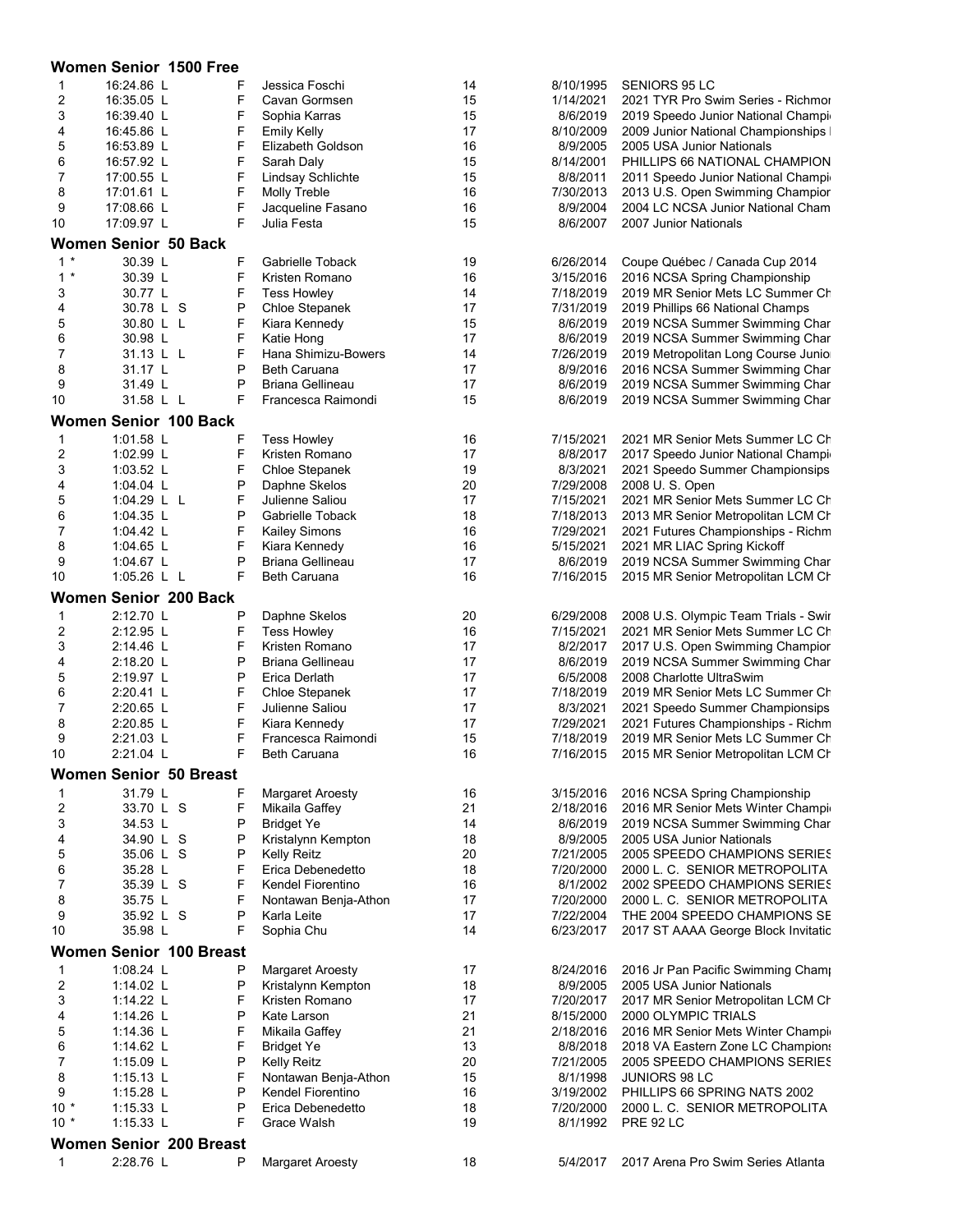| 2                            | 2:37.84 L                   | P      | Karla Leite                             | 17       | 8/9/2004  | 2004 LC NCSA Junior National Cham                                         |
|------------------------------|-----------------------------|--------|-----------------------------------------|----------|-----------|---------------------------------------------------------------------------|
| 3                            | 2:38.18 L                   | F      | Nontawan Benja-Athon                    | 16       | 5/29/1999 | <b>MEMORIAL DAY MEET</b>                                                  |
| 4                            | 2:38.20 L                   | F      | Kristalynn Kempton                      | 18       | 8/9/2005  | 2005 USA Junior Nationals                                                 |
| 5                            | 2:39.98 L                   | P      | Kate Larson                             | 21       | 8/15/2000 | 2000 OLYMPIC TRIALS                                                       |
| 6                            | 2:41.66 L                   | F      | Kendel Fiorentino                       | 17       | 7/24/2003 | 2003 SPEEDO CHAMPIONS SERIES                                              |
| 7                            | 2:41.72 L                   | F      | Maria Del Mundo                         | 15       | 7/15/1999 | L.I. OPEN                                                                 |
| 8                            | 2:42.90 L                   | F      | Amy Taylor                              | 15       | 8/3/1994  | <b>JUNIORS 94 LC</b>                                                      |
| 9                            | 2:43.84 L                   | P      | Kelly Reitz                             | 20       | 7/21/2005 | 2005 SPEEDO CHAMPIONS SERIES                                              |
| 10                           | 2:44.12 L                   | F      | <b>Bridget Ye</b>                       | 14       | 7/18/2019 | 2019 MR Senior Mets LC Summer Ch                                          |
|                              | <b>Women Senior 50 Fly</b>  |        |                                         |          |           |                                                                           |
|                              | 27.89 L                     |        | <b>Tess Howley</b>                      | 16       | 1/12/2022 | 2022 Tennessee LC Invitational                                            |
| 1<br>$\overline{\mathbf{c}}$ | 27.92 L                     | F<br>F | Joan Cash                               | 15       | 6/28/2018 |                                                                           |
| 3                            | 28.24 L                     | F      | Lauryn Johnson                          |          | 8/1/2017  | Coupe du Quebec (Senior et Para)                                          |
| 4                            | 28.57 L                     | F      | Chloe Stepanek                          | 16<br>16 | 6/28/2018 | 2017 NCSA Summer Swimming Char                                            |
| 5                            | 28.80 L                     | F      |                                         | 17       | 8/5/2014  | Coupe du Quebec (Senior et Para)                                          |
|                              | 29.12 L                     | F      | Paige Kaplan<br><b>Trudiann Patrick</b> | 17       | 6/27/2013 | 2014 NCSA Summer Swimming Char                                            |
| 6<br>$\boldsymbol{7}$        | 29.14 L S                   | S      |                                         | 17       | 6/26/2016 | Coupe Québec / Canada Cup 2013                                            |
| 8                            | 29.21 L                     | P      | <b>Margaret Aroesty</b>                 | 16       | 8/9/2004  | 2016 U.S. Olympic Team Trials - Swir<br>2004 LC NCSA Junior National Cham |
| 9                            | 29.22 L                     | F      | Kerianne Masterson<br>Kara O'Reilly     | 15       | 7/20/2000 | 2000 L. C. SENIOR METROPOLITA                                             |
|                              |                             | P      |                                         | 15       |           |                                                                           |
| 10                           | 29.47 L                     |        | Kiara Kennedy                           |          | 8/6/2019  | 2019 NCSA Summer Swimming Char                                            |
|                              | Women Senior 100 Fly        |        |                                         |          |           |                                                                           |
| 1                            | 59.28 L                     | F      | <b>Tess Howley</b>                      | 16       | 1/12/2022 | 2022 Tennessee LC Invitational                                            |
| 2                            | 1:01.66 $L$                 | F      | Lauryn Johnson                          | 17       | 7/31/2018 | 2018 Speedo Junior National Champir                                       |
| 3                            | 1:01.86 L                   | F      | Joan Cash                               | 18       | 7/15/2021 | 2021 MR Senior Mets Summer LC Ch                                          |
| 4                            | 1:02.04 L                   | F      | Jamie Landrio                           | 18       | 8/14/1997 | <b>SENIORS 97 LC</b>                                                      |
| 5                            | 1:02.09 $\lfloor$           | P      | Chloe Stepanek                          | 19       | 8/3/2021  | 2021 Speedo Summer Championsips                                           |
| 6                            | 1:02.33 L                   | F      | <b>Trudiann Patrick</b>                 | 17       | 7/18/2013 | 2013 MR Senior Metropolitan LCM Ch                                        |
| $\boldsymbol{7}$             | 1:02.50 $L$                 | F      | <b>Margaret Aroesty</b>                 | 18       | 7/20/2017 | 2017 MR Senior Metropolitan LCM Ch                                        |
| 8                            | 1:02.66 $L$                 | F      | Madison So                              | 14       | 8/6/2019  | 2019 NCSA Summer Swimming Char                                            |
| 9                            | 1:02.91 L                   | F      | Paige Kaplan                            | 17       | 7/17/2014 | 2014 MR Senior Metropolitan LCM Ch                                        |
| 10                           | 1:02.95 L                   | P      | Cavan Gormsen                           | 16       | 8/3/2021  | 2021 Speedo Summer Championsips                                           |
|                              | <b>Women Senior 200 Fly</b> |        |                                         |          |           |                                                                           |
|                              |                             |        |                                         |          |           |                                                                           |
| 1                            | 2:10.13 L                   | F      | <b>Tess Howley</b>                      | 16       | 8/3/2021  | 2021 Speedo Summer Championsips                                           |
| 2                            | $2:13.91$ L                 | F      | Lauryn Johnson                          | 17       | 7/31/2018 | 2018 Speedo Junior National Champir                                       |
| 3                            | 2:14.24 L                   | F      | Krissy Sendrowski                       | 18       | 8/11/1998 | SENIORS 98 LC                                                             |
| 4                            | 2:14.76 L                   | P      | <b>Margaret Aroesty</b>                 | 18       | 8/2/2017  | 2017 U.S. Open Swimming Champior                                          |
| 5                            | $2:15.62$ L                 | F      | Paige Kaplan                            | 18       | 7/28/2015 | 2015 NCSA Summer Swimming Char                                            |
| 6                            | $2:16.24$ L                 | F      | Sophia Gregorace                        | 15       | 8/1/2017  | 2017 NCSA Summer Swimming Char                                            |
| 7                            | $2:16.88$ L                 | F      | Katherine Yee                           | 16       | 8/3/2021  | 2021 Speedo Summer Championsips                                           |
| 8                            | 2:17.93 L                   | F      | Cavan Gormsen                           | 16       | 7/15/2021 | 2021 MR Senior Mets Summer LC Ch                                          |
| 9                            | 2:17.96 L                   | F      | <b>Trudiann Patrick</b>                 | 17       | 7/18/2013 | 2013 MR Senior Metropolitan LCM Ch                                        |
| 10                           | 2:17.97 L                   | F      | Jamie Landrio                           | 18       | 8/14/1997 | JUNIORS 97 LC                                                             |
|                              | Women Senior 200 IM         |        |                                         |          |           |                                                                           |
| 1                            | 2:12.83 L                   | F.     | <b>Margaret Aroesty</b>                 | 18       | 8/2/2017  | 2017 U.S. Open Swimming Champior                                          |
| 2                            | 2:15.15 L                   | F      | Kristen Romano                          | 17       | 8/8/2017  | 2017 Speedo Junior National Champir                                       |
| 3                            | 2:18.66 L                   | F      | Daphne Skelos                           | 20       | 6/5/2008  | 2008 Charlotte UltraSwim                                                  |
| 4                            | 2:19.80 L                   | F      | Jessica Foschi                          | 23       | 1/9/2004  | Burgdorff Invitational 2004                                               |
| 5                            | 2:21.01 L                   | F      | Erica Derlath                           | 19       | 8/6/2009  | 2009 Speedo Champions Series                                              |
| 6                            | 2:22.48 L                   | F      | Hana Shimizu-Bowers                     | 14       | 7/18/2019 | 2019 MR Senior Mets LC Summer Ch                                          |
| 7                            | 2:22.49 L                   | P      | Paige Kaplan                            | 18       | 7/28/2015 | 2015 NCSA Summer Swimming Char                                            |
| 8                            | 2:22.57 L                   | F      | Amy Taylor                              | 16       | 8/14/1995 | JUNIORS 95 LC                                                             |
| 9                            | 2:23.05 L                   | F      | Julienne Saliou                         | 17       | 7/15/2021 | 2021 MR Senior Mets Summer LC Ch                                          |
| 10                           | 2:23.22 L                   | F      | <b>Bridget Ye</b>                       | 15       | 8/7/2020  | 2020 MR LIAC COVID TT                                                     |
|                              |                             |        |                                         |          |           |                                                                           |
|                              | Women Senior 400 IM         |        |                                         |          |           |                                                                           |
| 1                            | 4:44.26 L                   | F      | <b>Margaret Aroesty</b>                 | 17       | 8/24/2016 | 2016 Jr Pan Pacific Swimming Champ                                        |
| 2                            | 4:47.47 L                   | F      | Kristen Romano                          | 17       | 8/8/2017  | 2017 Speedo Junior National Champir                                       |
| 3                            | 4:48.83 L                   | P      | Daphne Skelos                           | 20       | 6/29/2008 | 2008 U.S. Olympic Team Trials - Swir                                      |
| 4                            | 4:51.68 L                   | F      | Jessica Foschi                          | 16       | 8/14/1997 | SENIORS 97 LC                                                             |
| 5                            | 4:53.29 L                   | P      | Hana Shimizu-Bowers                     | 14       | 8/6/2019  | 2019 Speedo Junior National Champir                                       |
| 6                            | 4:54.45 L                   | F      | Amy Taylor                              | 16       | 8/14/1995 | JUNIORS 95 LC                                                             |
| 7                            | 4:56.92 L                   | F      | Erica Derlath                           | 19       | 8/6/2009  | 2009 Speedo Champions Series                                              |
| 8                            | 4.57.72 L                   | F      | Katherine Yee                           | 16       | 7/15/2021 | 2021 MR Senior Mets Summer LC Ch                                          |
| 9                            | 4:57.89 L                   | F      | Paige Kaplan                            | 16       | 7/18/2013 | 2013 MR Senior Metropolitan LCM Ch                                        |
| 10                           | 4:58.70 L                   | P      | <b>Tess Howley</b>                      | 16       | 7/15/2021 | 2021 MR Senior Mets Summer LC Ch                                          |
|                              | <b>Men Senior 50 Free</b>   |        |                                         |          |           |                                                                           |
| 1                            | 22.82 L                     | S      | Oliver Lee                              | 19       | 8/2/2011  | 2011 ConocoPhillips National Champi                                       |
| 2                            | 23.00 L                     | Τ      | John Wagner                             | 19       | 8/2/2011  | 2011 ConocoPhillips National Champi                                       |
| 3                            | 23.63 L                     | F      | <b>Brian Esway</b>                      | 22       | 8/10/1995 | <b>SENIORS 95 LC</b>                                                      |
| 4                            | 23.89 L                     | F      | <b>Timothy Marski</b>                   | 18       | 1/18/2019 | 2019 BAC Winter Invitational                                              |
|                              |                             |        |                                         |          |           |                                                                           |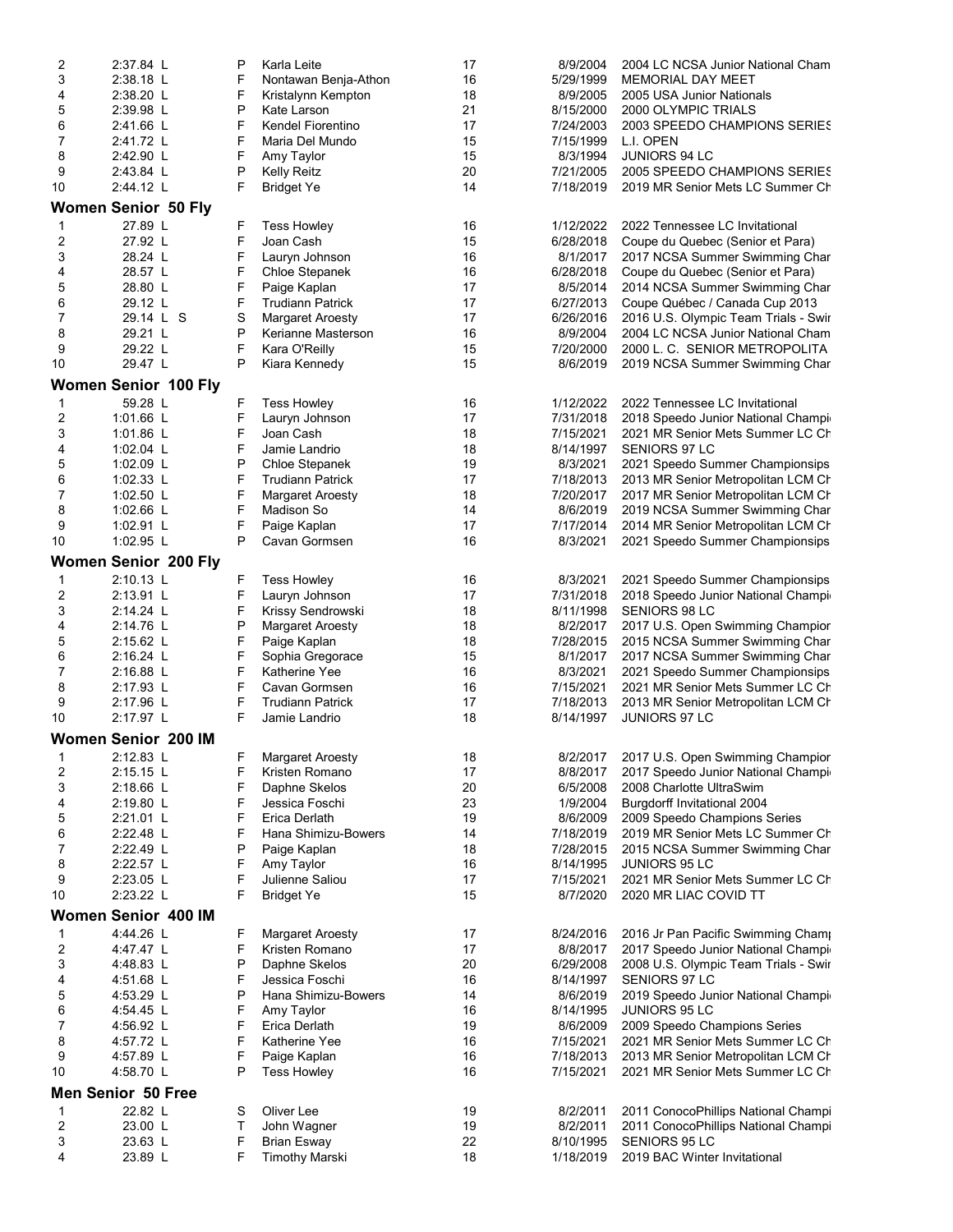| 5              | 23.92 L                    | F | <b>Howard Hinds</b>      | 24   | 8/1/2002  | 2002 SPEEDO CHAMPIONS SERIES         |  |  |
|----------------|----------------------------|---|--------------------------|------|-----------|--------------------------------------|--|--|
| 6              | 23.93 L                    | F | <b>Matt Beck</b>         | 22   | 8/14/1993 | SENIORS 93 LC                        |  |  |
| 7              | 23.97 L                    | F | Andreas Roestenberg      | 25   | 8/10/1995 | SENIORS 95 LC                        |  |  |
| 8              | 23.98 L                    | F | Chris Eckerman           | 22   | 8/7/1996  | SENIORS 96 LC                        |  |  |
| 9              | 24.01 L                    | P | <b>Yury Zimarev</b>      | 20   | 3/27/2007 | 2007 USA Swimming Club Champion      |  |  |
| 10             | 24.10 L                    | F | <b>William Swartwout</b> | 18   | 7/15/2021 | 2021 MR Senior Mets Summer LC Ch     |  |  |
|                | Men Senior 100 Free        |   |                          |      |           |                                      |  |  |
|                |                            |   |                          |      |           |                                      |  |  |
| 1              | 50.29 L<br>50.51 L         | Р | Oliver Lee               | 21   | 7/30/2013 | 2013 U.S. Open Swimming Champior     |  |  |
| 2              |                            | F | John Wagner              | 17   | 8/10/2009 | 2009 Junior National Championships   |  |  |
| 3              | 50.90 L                    | F | Chris Eckerman           | 21   | 8/10/1995 | SENIORS 95 LC                        |  |  |
| 4              | 50.98 L                    | F | Christian Sztolcman      | 18   | 7/31/2018 | 2018 Speedo Junior National Champir  |  |  |
| 5              | 51.73 L                    | P | <b>William Swartwout</b> | 18   | 5/12/2021 | 2021 TYR Pro Swim Series - Indianap  |  |  |
| 6              | 51.76 L                    | F | <b>Brian Esway</b>       | 22   | 8/10/1995 | SENIORS 95 LC                        |  |  |
| 7              | 51.81 L                    | P | <b>Timothy Marski</b>    | 17   | 7/31/2018 | 2018 Speedo Junior National Champir  |  |  |
| 8              | 51.88 L                    | F | Andreas Roestenberg      | 25   | 3/14/1995 | <b>SENIOR NATIONAL MEET</b>          |  |  |
| 9              | 52.02 L                    | F | Ben Rosen                | 17   | 8/3/1994  | JUNIORS 94 LC                        |  |  |
| 10             | 52.35 L L                  | F | <b>Howard Hinds</b>      | 25   | 7/10/2003 | 2003 Long Island Open                |  |  |
|                | Men Senior 200 Free        |   |                          |      |           |                                      |  |  |
| 1              | 1:50.33 L                  | F | John Wagner              | 17   | 8/10/2009 | 2009 Junior National Championships   |  |  |
| 2              | 1:50.65 $L$                | F | Chris Eckerman           | 22   | 8/7/1996  | SENIORS 96 LC                        |  |  |
| 3              | 1:51.12 $\lfloor$          | P | Christian Sztolcman      | 18   | 7/31/2018 | 2018 Speedo Junior National Champir  |  |  |
| 4              | 1:51.38 $L$                | F | Ian Prichard             | 21   | 8/5/2003  | ConocoPhillips National Swimmi       |  |  |
| 5              | $1:52.28$ L                | F | Andreas Roestenberg      | 23   | 8/14/1993 | SENIORS 93 LC                        |  |  |
| 6              | 1:52.70 L                  | F | <b>William Swartwout</b> | 18   | 1/14/2021 | 2021 TYR Pro Swim Series - Richmor   |  |  |
| 7              |                            | F | JuanCarlos Castrillon    | 17   | 4/29/2021 |                                      |  |  |
|                | 1:53.31 $\lfloor$          |   |                          |      |           | TYR 18U Spring Cup                   |  |  |
| 8              | $1:53.59$ L                | P | <b>Timothy Marski</b>    | 17   | 7/31/2018 | 2018 Speedo Junior National Champir  |  |  |
| 9              | 1:53.77 L                  | F | <b>Connor Brown</b>      | 19   | 8/4/2016  | LC Senior Zone Championship Meet     |  |  |
| 10             | 1:54.04 L                  | F | <b>KEN MACFADYEN</b>     | 16   | 3/30/1994 | <b>SENIOR NATS</b>                   |  |  |
|                | Men Senior 400 Free        |   |                          |      |           |                                      |  |  |
| 1              | 3:54.14 L                  | F | Brendan Neligan          | 19   | 8/12/2002 | PHILLIPS 66 NATIONALS                |  |  |
| 2              | 3:56.48 L                  | F | Ian Prichard             | 21   | 8/5/2003  | ConocoPhillips National Swimmi       |  |  |
| 3              | $3.58.56$ L                | F | <b>KEN MACFADYEN</b>     | 16   | 3/30/1994 | <b>SENIOR NATS</b>                   |  |  |
| 4              | $4:00.85$ L                | F | Sean Green               | 14   | 7/15/2021 | 2021 MR Senior Mets Summer LC Ch     |  |  |
| $5*$           | $4:01.01$ L                | F | Connor Brown             | 19   | 5/28/2016 | 2016 BAC Memorial Day Invitational C |  |  |
| $5*$           | 4:01.01 L                  | F | Thomas O'Neill           | 17   | 8/6/2007  | 2007 Junior Nationals                |  |  |
| 7              | $4:01.35$ L                | P | Adam Kapusta             | 18   | 8/6/2019  | 2019 Speedo Junior National Champir  |  |  |
| 8              | 4:01.36 L                  | P | Christian Sztolcman      | 18   | 7/31/2018 | 2018 Speedo Junior National Champir  |  |  |
| 9              | 4:01.41 L                  | F | JuanCarlos Castrillon    | 15   | 1/10/2020 | 2020 Jim Wood Memorial Invitational  |  |  |
| 10             | 4:01.80 L                  | T | Sean Lane                | 21   | 8/2/2011  | 2011 ConocoPhillips National Champi  |  |  |
|                |                            |   |                          |      |           |                                      |  |  |
|                | <b>Men Senior 800 Free</b> |   |                          |      |           |                                      |  |  |
| 1              | 8:02.18 L                  | F | Brendan Neligan          | 18   | 8/24/2001 | <b>WORLD UNIVERSITY GAMES</b>        |  |  |
| $\overline{c}$ | 8:08.30 L                  | F | Ian Prichard             | 21   | 8/5/2003  | ConocoPhillips National Swimmi       |  |  |
| 3              | 8.09.26 L                  | F | Dan Demarco              | 21   | 8/14/2001 | PHILLIPS 66 NATIONAL CHAMPION        |  |  |
| 4              | 8:11.85 L                  | F | <b>KEN MACFADYEN</b>     | $16$ | 3/30/1994 | <b>SENIOR NATS</b>                   |  |  |
| 5              | 8:19.03 L                  | F | Michael Lennon           | 17   | 8/8/2011  | 2011 Speedo Junior National Champir  |  |  |
| 6              | 8:19.59 L                  | F | Thomas O'Neill           | 17   | 8/6/2007  | 2007 Junior Nationals                |  |  |
| 7              | 8:19.67 L                  | F | Sean Lane                | 17   | 8/6/2007  | 2007 Junior Nationals                |  |  |
| 8              | 8:20.39 L                  | F | <b>Ryan Semels</b>       | 18   | 1/29/1999 | NATIONAL QUALIFIER                   |  |  |
| 9              | 8:21.03 L                  | F | Sean Green               | 14   | 7/15/2021 | 2021 MR Senior Mets Summer LC Ch     |  |  |
| 10             | 8:22.91 L                  | F | <b>Timothy Marski</b>    | 16   | 7/20/2017 | 2017 MR Senior Metropolitan LCM Ch   |  |  |
|                |                            |   |                          |      |           |                                      |  |  |
|                | Men Senior 1500 Free       |   |                          |      |           |                                      |  |  |
| 1              | 15:25.29 L                 | F | Brendan Neligan          | 19   | 8/12/2002 | PHILLIPS 66 NATIONALS                |  |  |
| 2              | 15:33.55 L                 | F | Dan Demarco              | 20   | 7/13/2000 | The 2000 Long Island Open Gr         |  |  |
| 3              | 15:46.08 L                 | F | Sean Green               | 14   | 8/3/2021  | 2021 Speedo Summer Championsips      |  |  |
| 4              | 15:47.49 L                 | F | <b>Timothy Marski</b>    | 15   | 8/9/2016  | 2016 NCSA Summer Swimming Char       |  |  |
| 5              | 15:47.99 L                 | F | <b>KEN MACFADYEN</b>     | 16   | 3/30/1994 | <b>SENIOR NATS</b>                   |  |  |
| 6              | 15:52.09 L                 | F | Michael Lennon           | 17   | 8/8/2011  | 2011 Speedo Junior National Champir  |  |  |
| 7              | 15:53.48 L                 | P | Sean Lane                | 19   | 7/7/2009  | ConocoPhillips National Championshi  |  |  |
| 8              | 15:54.36 L                 | F | Ian Prichard             | 21   | 8/5/2003  | ConocoPhillips National Swimmi       |  |  |
| 9              | 15:54.48 L                 | F | Thomas O'Neill           | 17   | 8/6/2007  | 2007 Junior Nationals                |  |  |
| 10             | 15:55.06 L                 | F | Jonathan Derlath         | 17   | 8/10/2009 | 2009 Junior National Championships   |  |  |
|                |                            |   |                          |      |           |                                      |  |  |
|                | <b>Men Senior 50 Back</b>  |   |                          |      |           |                                      |  |  |
| 1              | 27.73 L                    | F | John Wagner              | 17   | 7/1/2010  | Coupe du Canada Coupe du Québ        |  |  |
| 2              | 27.82 L L                  | F | <b>Connor Brown</b>      | 18   | 7/28/2015 | 2015 NCSA Summer Swimming Char       |  |  |
| 3              | 27.89 L L                  | F | Ryan Davidoff            | 16   | 8/6/2019  | 2019 NCSA Summer Swimming Char       |  |  |
| 4              | 28.10 L                    | F | <b>Matthew Beehler</b>   | 16   | 1/12/2022 | 2022 Tennessee LC Invitational       |  |  |
| 5              | 28.40 L                    | P | <b>Bobby Smith</b>       | 19   | 6/5/2008  | 2008 Charlotte UltraSwim             |  |  |
| 6              | 28.73 L                    | P | Zachary Leng             | 16   | 8/1/2017  | 2017 NCSA Summer Swimming Char       |  |  |
| $\overline{7}$ | 28.86 L                    | F | William Swartwout        | 16   | 7/18/2019 | 2019 MR Senior Mets LC Summer Ch     |  |  |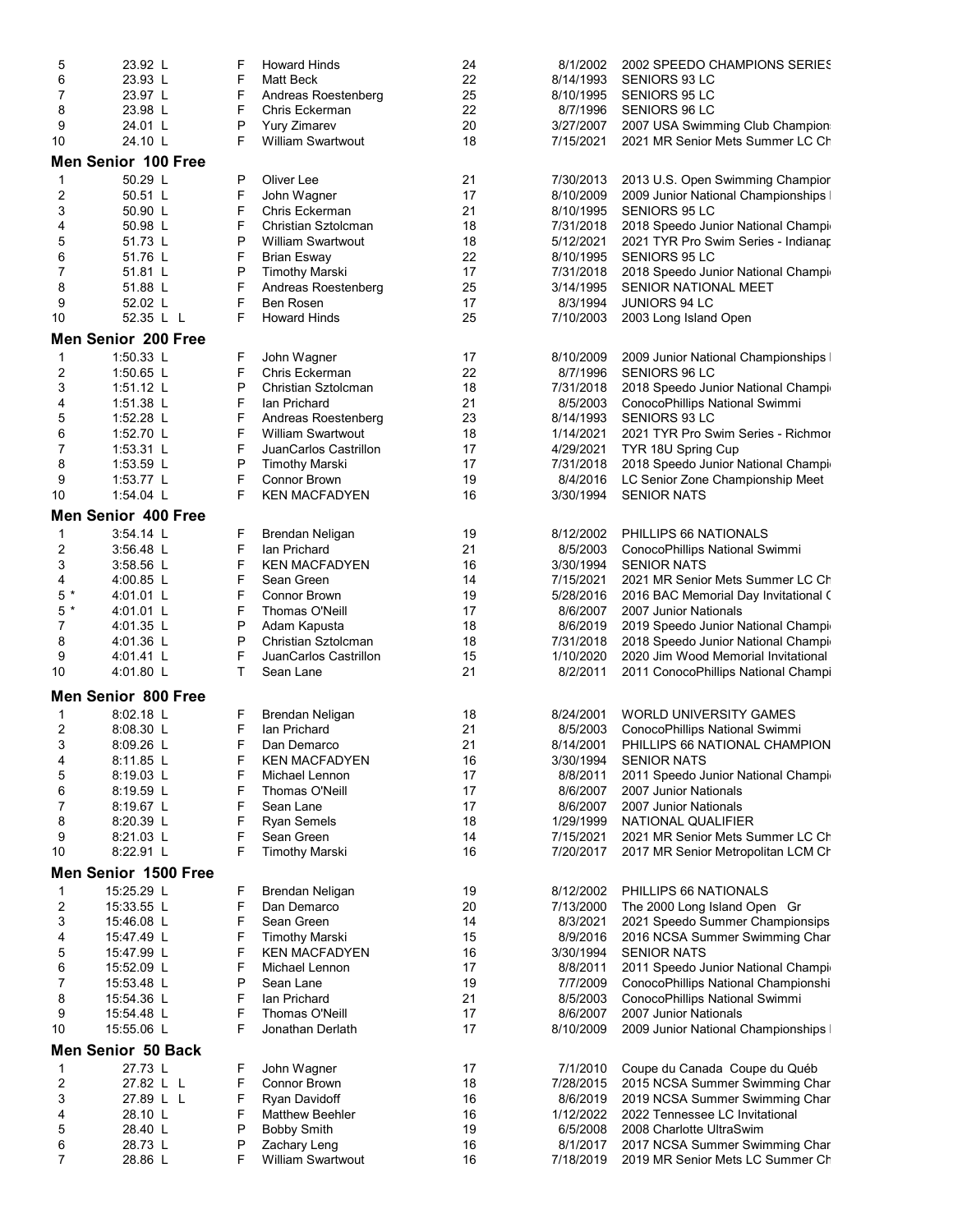| $8 *$          | 28.88 L L                    | F | Adam Kapusta             | 15 | 8/9/2016  | 2016 NCSA Summer Swimming Char        |
|----------------|------------------------------|---|--------------------------|----|-----------|---------------------------------------|
| $8 *$          | 28.88 L L                    | F | Emmanouil Mountanton     | 14 | 7/23/2021 | 2021 Metropolitan Long Course         |
| 10             | 28.92 L                      | F | <b>Mike Ferris</b>       | 19 | 7/20/2000 | 2000 L. C. SENIOR METROPOLITA         |
|                | <b>Men Senior 100 Back</b>   |   |                          |    |           |                                       |
| 1              | 56.87 L                      | F | John Wagner              | 17 | 8/10/2009 | 2009 Junior National Championships I  |
| 2              | 56.93 L                      | P | <b>William Swartwout</b> | 18 | 5/12/2021 | 2021 TYR Pro Swim Series - Indianap   |
| 3              | 58.58 L L                    | F | <b>Matthew Beehler</b>   | 16 | 7/15/2021 | 2021 MR Senior Mets Summer LC Ch      |
| 4              | 58.65 L                      | F | Chris Scuderi            | 20 | 7/16/1993 | SRMET93LC                             |
| 5              | 58.67 L                      | F | <b>Wyatt Russo</b>       | 21 | 8/10/1995 | SENIORS 95 LC                         |
| 6              | 58.78 L                      | P | Connor Brown             | 18 | 7/28/2015 | 2015 NCSA Summer Swimming Char        |
| 7              | 59.10 L L                    | F | <b>Bobby Smith</b>       | 18 | 3/27/2007 | 2007 USA Swimming Club Champion       |
| 8              | 59.26 L                      | F | Nicholas Spinella        | 17 | 7/22/2010 | 2010 MR Senior Metro LC Champions     |
| 9              | 59.45 L                      | P | <b>Christian Yeager</b>  | 17 | 4/8/2011  | 2011 Eric Namesnik Grand Prix         |
| 10             | 59.61 L                      | F | Emmanouil Mountanton     | 14 | 7/29/2021 | 2021 Futures Championships - Richm    |
|                | <b>Men Senior 200 Back</b>   |   |                          |    |           |                                       |
| 1              | 2:02.17 L                    | F | <b>William Swartwout</b> | 18 | 5/12/2021 | 2021 TYR Pro Swim Series - Indianap   |
| 2              | 2:02.18 L                    | F | John Wagner              | 17 | 8/10/2009 | 2009 Junior National Championships I  |
| 3              | 2:03.98 L                    | P | <b>Christian Yeager</b>  | 18 | 6/25/2012 | 2012 U.S. Olympic Team Trials - Swir  |
| 4              | 2:06.88 L                    | P | <b>Bobby Smith</b>       | 18 | 8/6/2007  | 2007 Junior Nationals                 |
| 5              | 2:07.17 L                    | F | <b>Mike Ferris</b>       | 20 | 5/18/2001 | 2001 DOMINO'S SWIM CLASSIC            |
| 6              | 2:07.46 L                    | F | <b>Matthew Beehler</b>   | 16 | 1/12/2022 | 2022 Tennessee LC Invitational        |
| $\overline{7}$ | 2:07.50 L                    | Τ | Adam Kapusta             | 17 | 7/31/2018 | Time Trials - 2018 Speedo Junior Nati |
| 8              | 2:08.10 L                    | F | <b>Wyatt Russo</b>       | 21 | 8/10/1995 | <b>SENIORS 95 LC</b>                  |
| 9              | 2:08.23 L                    | P | Sean Green               | 14 | 7/15/2021 | 2021 MR Senior Mets Summer LC Ch      |
| 10             | 2:09.00 L                    | P | Nicholas Spinella        | 16 | 8/10/2009 | 2009 Junior National Championships    |
|                | <b>Men Senior 50 Breast</b>  |   |                          |    |           |                                       |
| 1              | 29.43 L                      | P | Ryan Brown               | 18 | 8/9/2016  | 2016 NCSA Summer Swimming Char        |
| $\overline{c}$ | 29.44 L S                    | P | Jason Louser             | 17 | 7/31/2018 | 2018 Speedo Junior National Champir   |
| 3              | 30.01 L                      | F | Justen Lopez             | 16 | 8/6/2019  | 2019 NCSA Summer Swimming Char        |
| 4              | 30.39 L                      | P | <b>Matt Goetz</b>        | 16 | 6/30/2011 | Coupe Canada / Coupe Quebec           |
| 5              | 30.47 L                      | P | Jake Goldstein           | 15 | 6/30/2011 | Coupe Canada / Coupe Quebec           |
| 6              | 30.53 L                      | P | Tyler Nussbaum           | 18 | 8/5/2014  | 2014 NCSA Summer Swimming Char        |
| 7              | 30.56 L                      | P | <b>Matthew Manfre</b>    | 18 | 8/9/2016  | 2016 NCSA Summer Swimming Char        |
| 8              | 31.18 L                      | P | James Wun                | 16 | 8/1/2017  | 2017 NCSA Summer Swimming Char        |
| 9              | 31.30 L                      | P | Ruben Cerri-Droz         | 18 | 8/9/2016  | 2016 NCSA Summer Swimming Char        |
| 10             | 31.33 L                      | P | Hans Tristan Lim         | 17 | 8/6/2019  | 2019 NCSA Summer Swimming Char        |
|                | <b>Men Senior 100 Breast</b> |   |                          |    |           |                                       |
| 1              | $1:03.02$ L                  | F | Jason Louser             | 18 | 7/31/2019 | 2019 Phillips 66 National Champs      |
| 2              | 1:03.87 L                    | F | Ryan Brown               | 22 | 8/27/2020 | 2020 MR LIAC August Water             |
| 3              | 1:04.12 $\lfloor$            | F | <b>Marty Hubbell</b>     | 21 | 8/10/1995 | SENIORS 95 LC                         |
| 4              | 1:04.22 $\lfloor$            | F | Jeff Commings            | 21 | 8/10/1995 | <b>SENIORS 95 LC</b>                  |
| 5              | $1:05.17$ L                  | F | Matthew Chang            | 17 | 8/3/2021  | 2021 Speedo Summer Championsips       |
| 6              | 1:05.44 $\lfloor$            | P | Delaney Hall             | 17 | 7/30/2014 | 2014 Speedo Junior National Champir   |
| 7              | 1:05.45 L                    | P | Tyler Nussbaum           | 18 | 7/28/2015 | 2015 NCSA Summer Swimming Char        |
| 8              | 1:05.56 L                    | F | Greg Mone                | 21 | 8/7/1993  | JUNIORS 93 LC                         |
| 9              | 1:06.32 $L$                  | F | <b>Matt Goetz</b>        | 18 | 8/2/2012  | 2012 Speedo Champions Series Supe     |
| 10             | 1:06.59 L                    | F | Ron Karnaugh             | 34 | 5/18/2001 | 2001 DOMINO'S SWIM CLASSIC            |
|                | <b>Men Senior 200 Breast</b> |   |                          |    |           |                                       |
| 1              | 2:14.90 L                    | P | Jason Louser             | 20 | 6/13/2021 | 2020 U.S. Olympic Team Trials         |
| 2              | 2:18.96 L                    | F | Ryan Brown               | 18 | 5/28/2016 | 2016 BAC Memorial Day Invitational (  |
| 3              | 2:20.96 L                    | P | Delaney Hall             | 16 | 8/5/2013  | 2013 Speedo Junior National Swimmi    |
| 4              | 2:21.15 L                    | F | Greg Mone                | 21 | 8/7/1993  | JUNIORS 93 LC                         |
| 5              | 2:23.41 L                    | F | Marty Hubbell            | 21 | 8/10/1995 | SENIORS 95 LC                         |
| 6              | 2:23.57 L                    | F | Ron Karnaugh             | 34 | 5/18/2001 | 2001 DOMINO'S SWIM CLASSIC            |
| 7              | 2:25.32 L                    | P | Sean Sullivan            | 18 | 8/8/2011  | 2011 Speedo Junior National Champio   |
| 8              | 2:25.41 L                    | F | Matthew Chang            | 17 | 7/15/2021 | 2021 MR Senior Mets Summer LC Ch      |
| 9              | 2:25.67 L                    | F | <b>Matthew Manfre</b>    | 16 | 7/28/2015 | 2015 NCSA Summer Swimming Char        |
| 10             | 2:25.71 L                    | F | Mark Biegluk             | 16 | 8/7/1993  | <b>JUNIORS 93 LC</b>                  |
|                | <b>Men Senior 50 Fly</b>     |   |                          |    |           |                                       |
| 1              | 25.09 L                      | F | Oliver Lee               | 17 | 6/30/2011 | Coupe Canada / Coupe Quebec           |
| $\overline{c}$ | 25.29 L S                    | P | Roger Dent               | 23 | 6/25/2012 | 2012 U.S. Olympic Team Trials - Swir  |
| 3              | 25.75 L S                    | P | John Wagner              | 20 | 6/25/2012 | 2012 U.S. Olympic Team Trials - Swir  |
| 4              | 25.98 L S                    | P | <b>Yury Zimarev</b>      | 20 | 3/27/2007 | 2007 USA Swimming Club Champion       |
| 5              | 26.23 L S                    | P | Jason Louser             | 18 | 7/31/2019 | 2019 Phillips 66 National Champs      |
| 6              | 26.50 L                      | P | Ryan Davidoff            | 16 | 8/6/2019  | 2019 NCSA Summer Swimming Char        |
| 7              | 26.80 L                      | P | <b>Tyler Simpson</b>     | 15 | 8/1/2017  | 2017 NCSA Summer Swimming Char        |
| 8              | 26.88 L                      | P | Orry Zayit               | 16 | 8/1/2017  | 2017 NCSA Summer Swimming Char        |
| 9              | 27.10 L S                    | P | Nicholas Cerra           | 17 | 8/10/2009 | 2009 Junior National Championships    |
| 10             | 27.15 L S                    | P | Jake Goldstein           | 18 | 8/2/2012  | 2012 Speedo Champions Series Supe     |